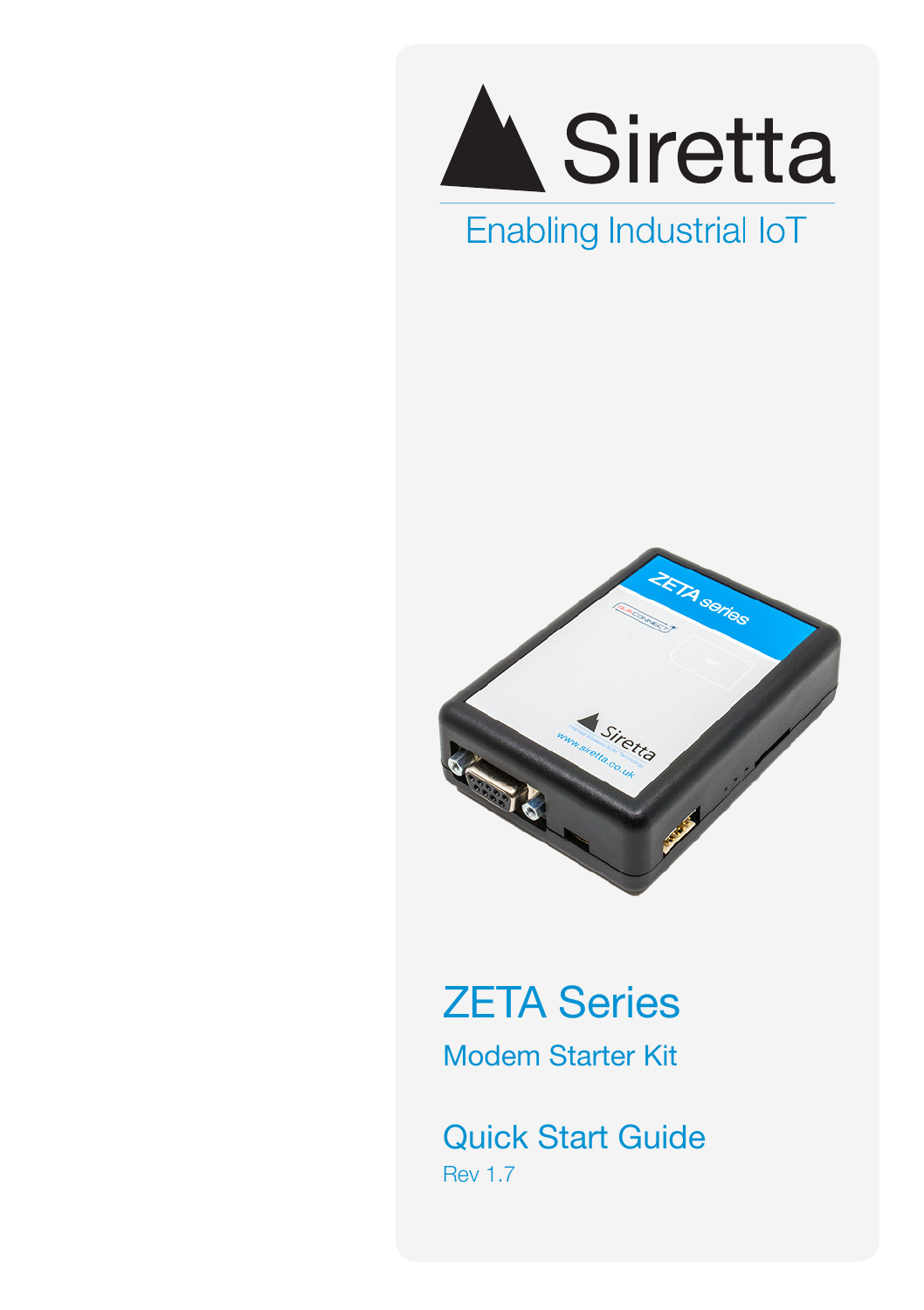### **Getting Started**

The ZETA modem requires a data enabled SIM card to work. The unit is supplied without a SIM, please acquire a SIM from a suitable SIM provider.

Please note Three SIM cards will not work with the ZETA-N2-GPRS.

If you have purchased the ZETA as a standalone modem, you will need to purchase the accessories mentioned in this document separately.

Visit www.siretta.com to find out where you can purchase these.

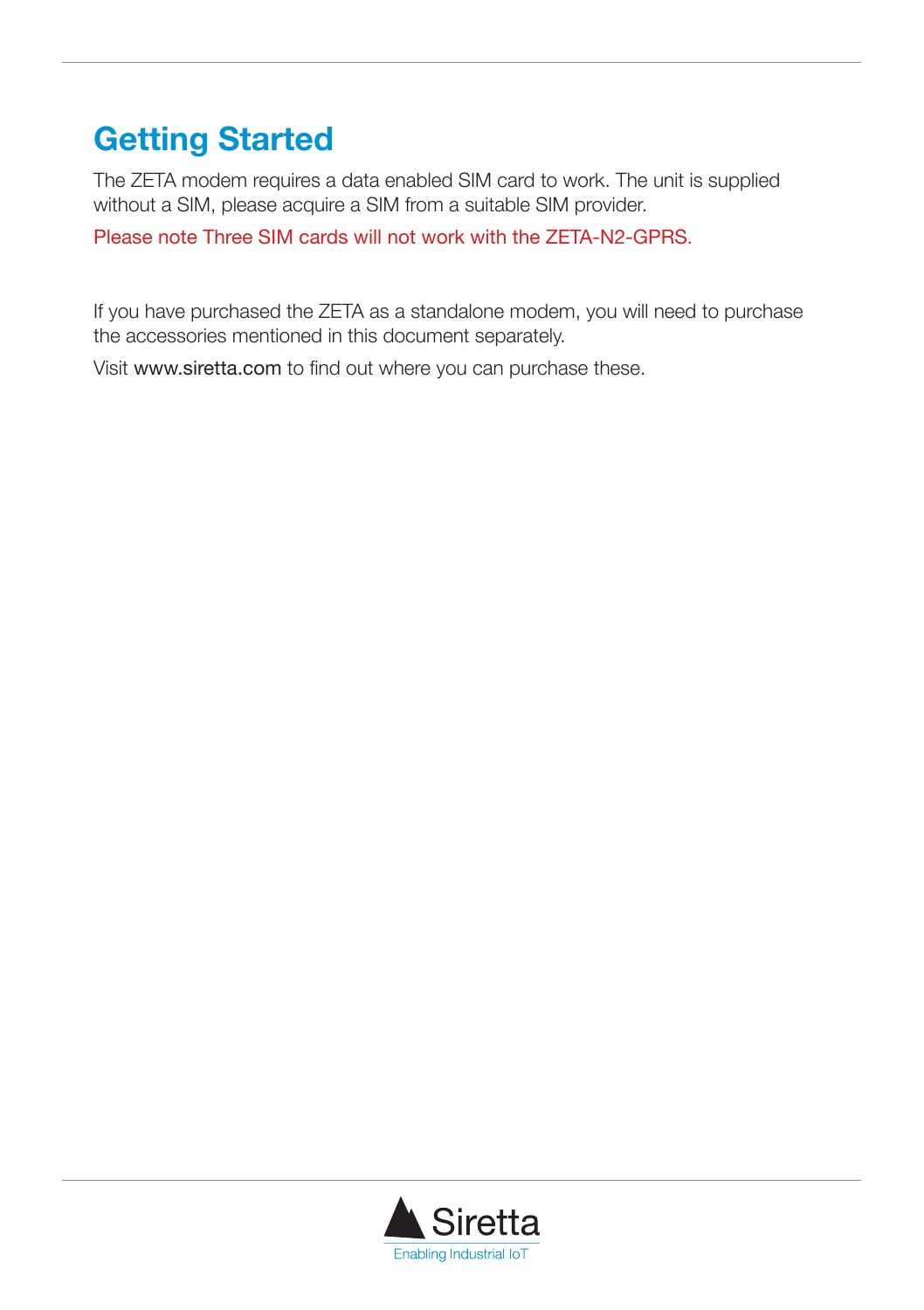## **Setting up the ZETA**

Step 1. Insert a SIM card fully into the SIM slot. Once the SIM card has been correctly inserted, a click will be heard.



Step 2. Screw the cellular antenna onto the right antenna connector on the ZETA. Twist the antenna connector clock-wise until the antenna is firmly connected. If you have a GPS enabled modem, follow the same step to connect the antenna onto the left antenna connector on the ZETA.

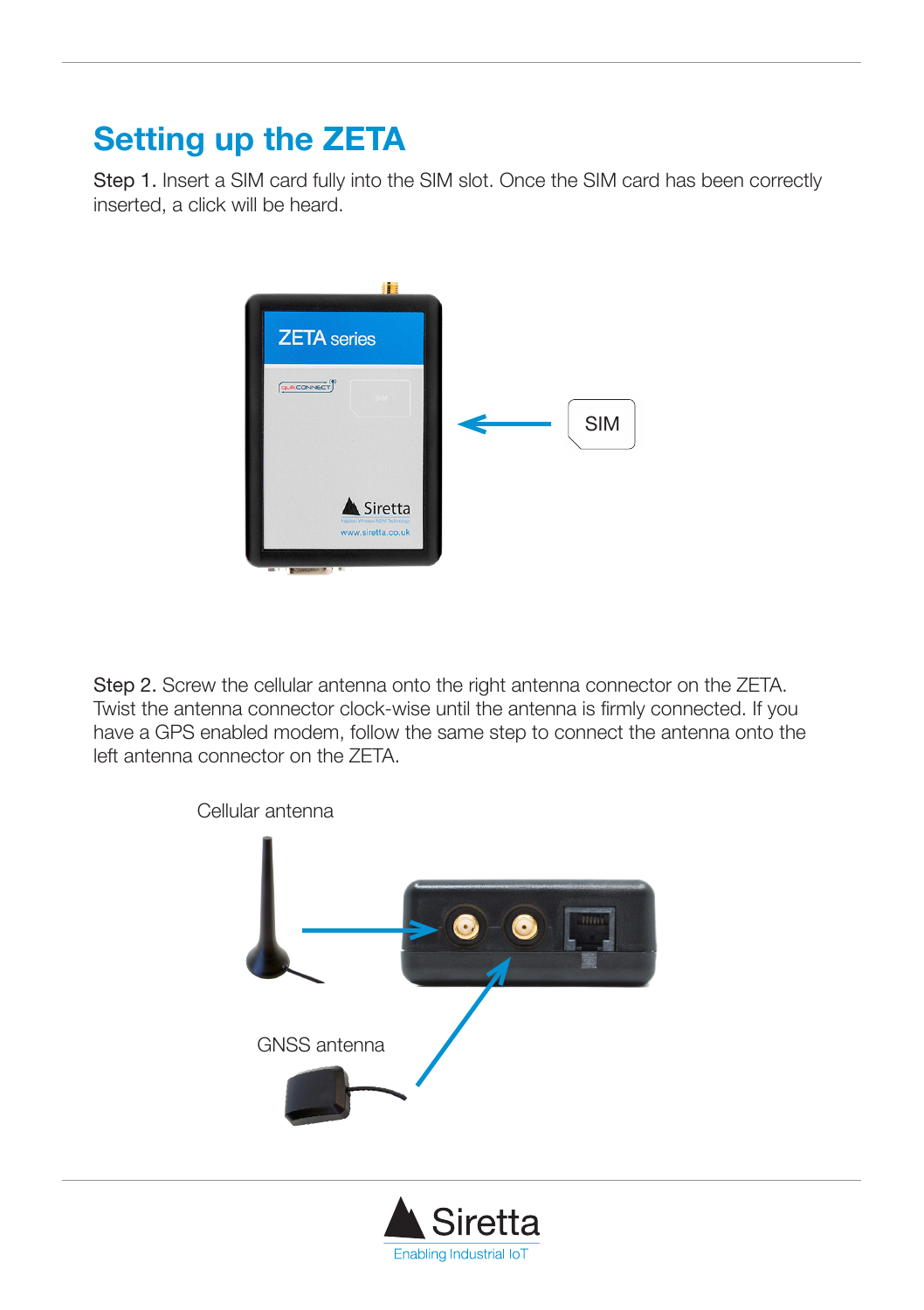Step 3. Using the supplied RS232 cable, connect the RS232 male connector into the RS232 port on the ZETA. Connect the RS232 female connector (other end of the cable) into an RS232 port on your PC.



Step 4. Open 'HyperTerminal' on your PC. You will be requested to enter the number of the COM port your are using to communicate between the ZETA and PC. Upon request, ensure the following information is inserted:

- » Bits Per Second: 115200
- » Data Bits: 8
- » Parity: None
- » Stop Bit: 1
- » Flow Control: Hardware

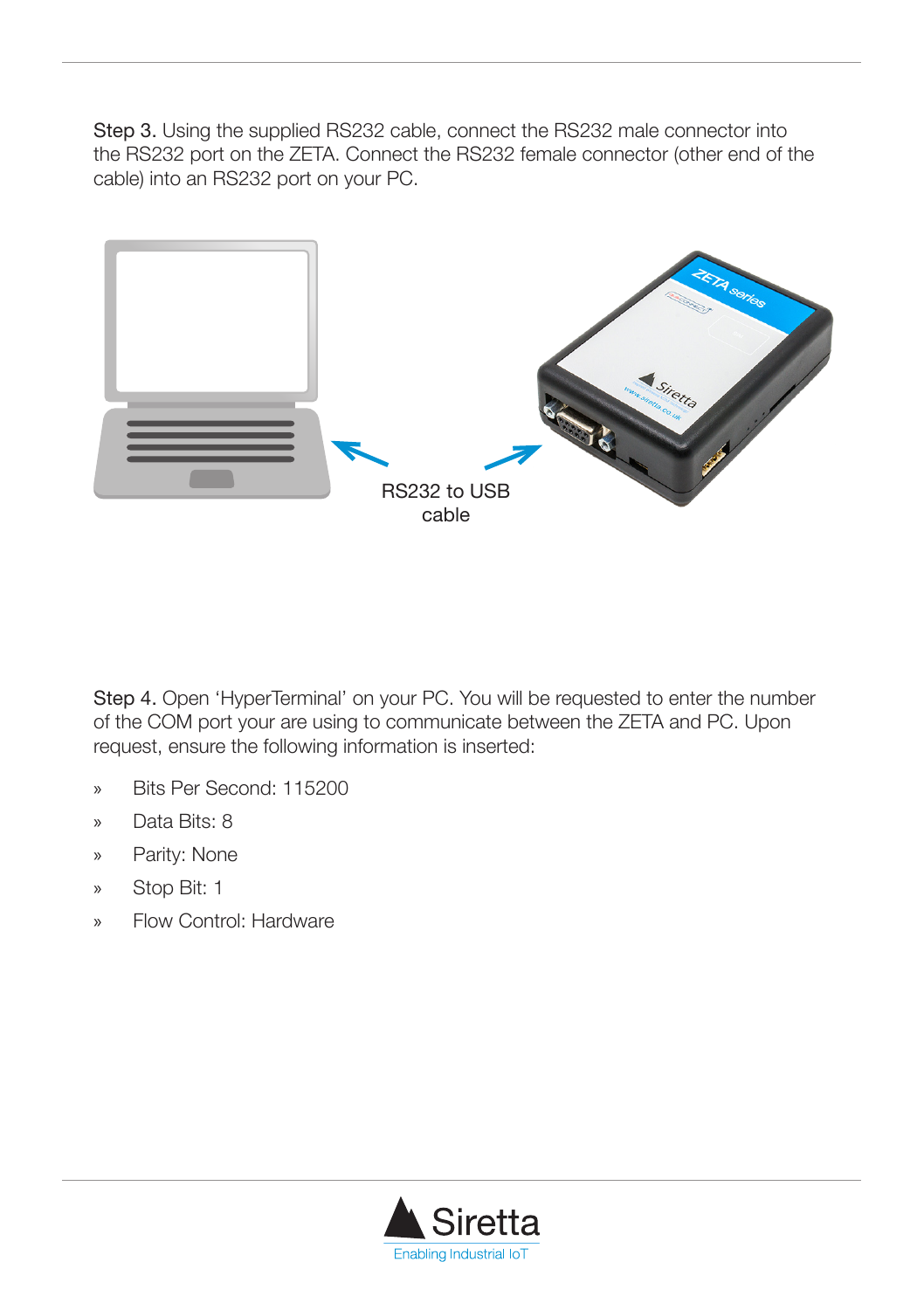#### **IF USING POWER SUPPLY**

Step 5. Plug the power supply into the ZETA. Ensure the mains supply is plugged into a power source and switched on. The red LED on the ZETA will start flashing**\***, this indicates that power has been supplied. See table 1 for ZETA-N2-GPRS LED indication and table 2 for ZETA-N-UMTS and ZETA-N-LTE (EU) LED indication.



Flashing red LED indicates power on



**\***If this step fails, please try again. If it fails a second time, please contact your Siretta representative or call us on +44 (0)118 976 9000.

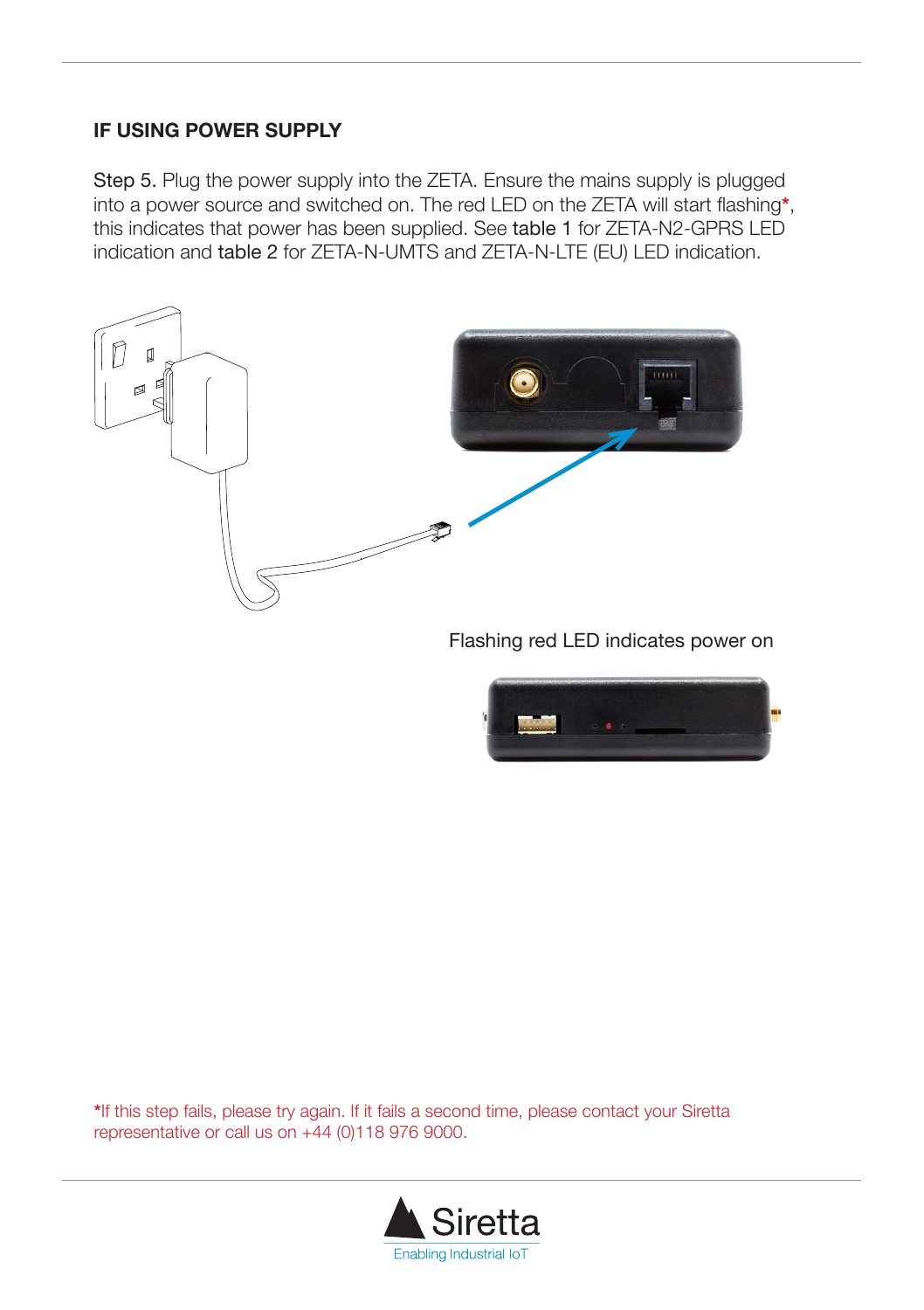#### **IF USING POWER CABLE**

Step 5. Plug the power cable into the ZETA. The other end of the power cable has a black and red wire, connect the red wire to the positive (red) terminal on the bench supply, connect the black wire to the negative (black) terminal on the bench supply. When you have double checked the connections and have set the output voltage to nominal 12V, you can power on the unit. The red LED on the ZETA will start flashing**\***, this indicates that power has been supplied. See table 1 for ZETA-N2-GPRS LED indication and table 2 for ZETA-N-UMTS and ZETA-N-LTE (EU) LED indication.



**\***If this step fails, please try again. If it fails a second time, please contact your Siretta representative or call us on +44 (0)118 976 9000.

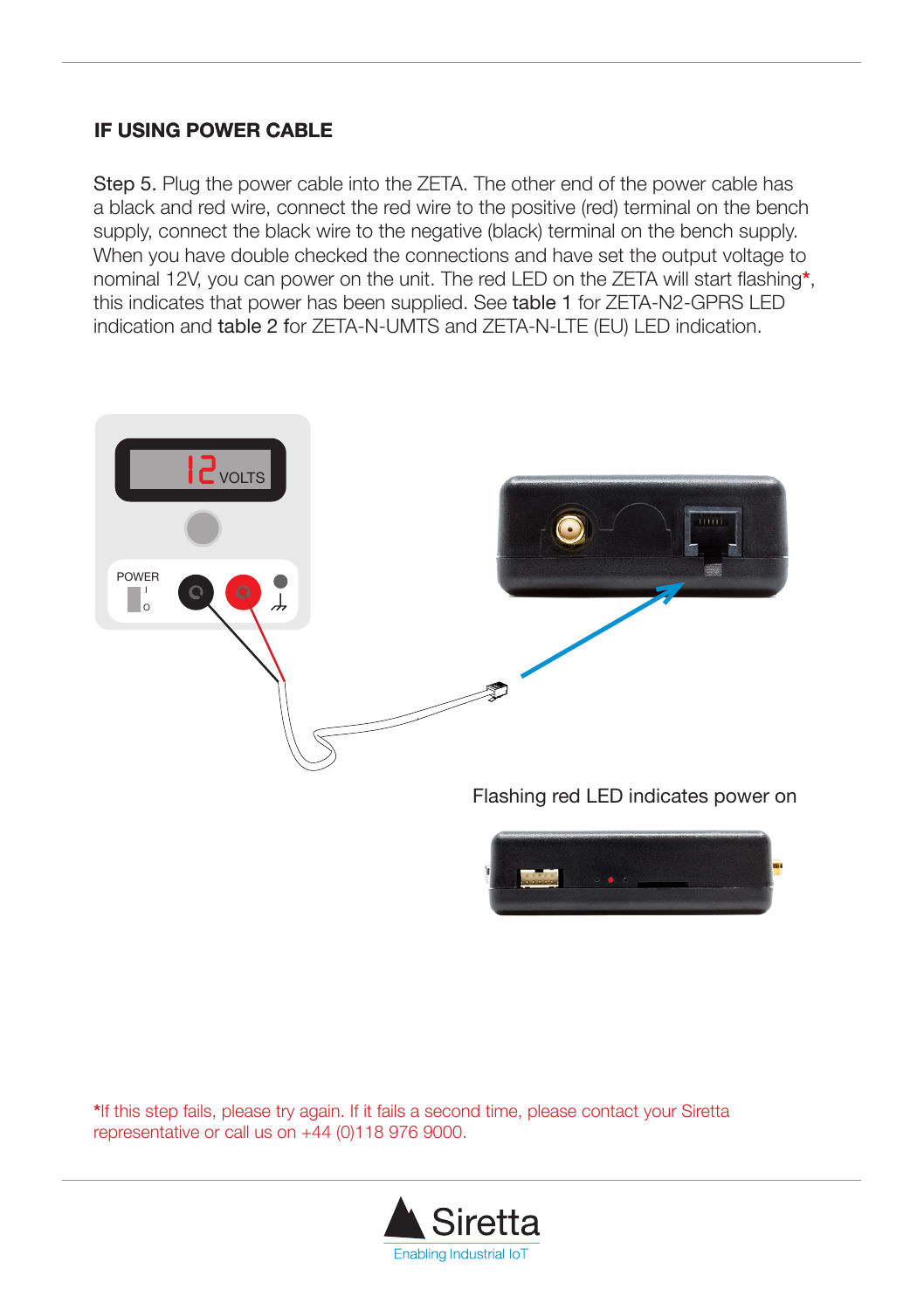### **SAME FOR POWER SUPPLY / POWER CABLE**

Table 1. ZETA-N2-GPRS LED indication

| <b>LED colour</b> | <b>State</b>                                                                 |
|-------------------|------------------------------------------------------------------------------|
| Red (STAT LED)    | Flash rate once per second: Network search / not registered /<br>turning off |
|                   | Slow rate once every 3 seconds: Registered full service                      |
|                   | Constant ON: Ringing OR call in progress                                     |
|                   | OFF: Module power down                                                       |
| Green (GPIO 1)    | Reserved / Special Function / Test                                           |
| Blue (GPIO 2)     | Reserved / Special Function / Test                                           |

Table 2. ZETA-N-UMTS and ZETA-N-LTE (EU) LED indication

| <b>LED</b> colour | <b>State</b>                                                                                                                                         |
|-------------------|------------------------------------------------------------------------------------------------------------------------------------------------------|
| Red (STAT LED)    | Constant ON: Network search / not registered / call in progress<br>Slow rate once every 3 seconds: Registered full service<br>OFF: Module power down |
| Green (GPIO 1)    | Reserved / Special Function / Test                                                                                                                   |
| Blue (GPIO 2)     | Reserved / Special Function / Test                                                                                                                   |

Step 6. In the 'Hyperterminal' command window, type in the command:

 $AT < c$ r $>$ 

The command window will respond with:

OK

Your ZETA is now connected and ready to start communication.